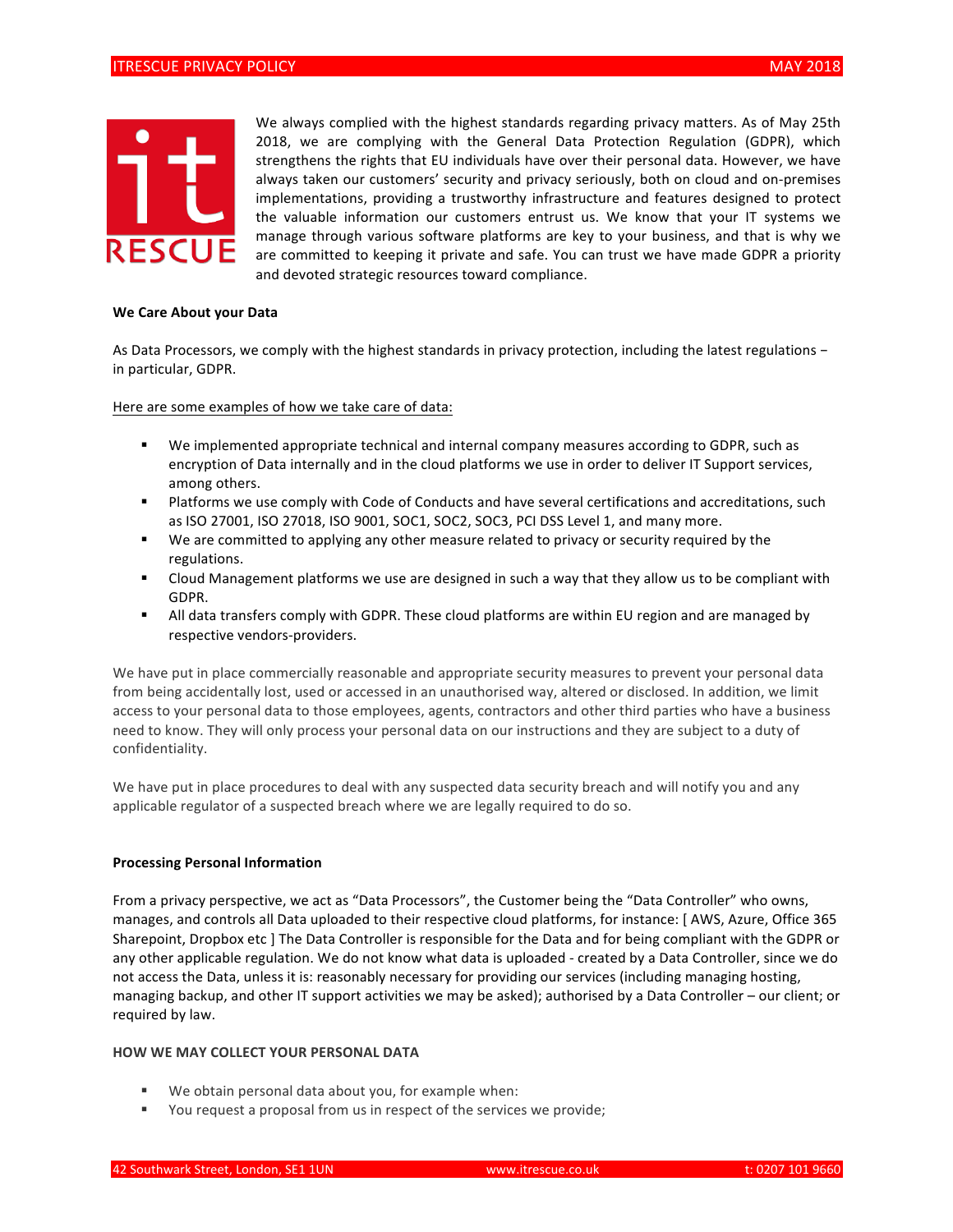- " You or your employer or our clients engage us to provide our services and also during the provision of those services;
- " You contact us by email, telephone, post or social media (for example when you have a query about our services);
- " From third parties and/or publicly available resources (for example, from your employer or from Companies House).

# **THE KIND OF INFORMATION WE HOLD ABOUT YOU**

The information we hold about you may include the following:

- Your personal details (such as your name and/or address);
- " Details of contact we have had with you in relation to the provision, or the proposed provision, of our services;
- **"** Details of any services you have received from us;
- Our correspondence and communications with you;
- **"** Information about any complaints and enquiries you make to us;
- **"** Information from research, surveys and marketing activities;
- "Information we receive from other resources, such as publicly available information, information provided by your employer or our clients or information from members of our international association of firms.

### **HOW WE USE PERSONAL DATA WE HOLD ABOUT YOU**

- " We may process data for purposes necessary for the performance of our contract with you or your employer or our clients and to comply with our legal obligations.
- " We may process your personal data for the purposes necessary for the performance of our contract with our clients. This may include processing your personal data where you are an employee, subcontractor, supplier or customer of our client.
- " We may process your personal data for the purposes of our own legitimate interests provided that those interests do not override any of your own interests, rights and freedoms which require the protection of personal data. This includes processing for marketing, business development, statistical and management purposes.
- " We may process your personal data for certain additional purposes with your consent, and in these limited circumstances where your consent is required for the processing of your personal data then you have the right to withdraw your consent to processing for such specific purposes.
- Please note that we may process your personal data for more than one lawful basis depending on the specific purpose for which we are using your data.

#### Situations in which we will use your personal data

We may use your personal data in order to:

- " Carry out our obligations arising from any agreements entered into between you or your employer or our clients and us (which will most usually be for the provision of our services);
- " Carry out our obligations arising from any agreements entered into between our clients and us (which will most usually be for the provision of our services) where you may be a subcontractor, supplier or customer of our client;
- " Provide you with information related to our services and our events and activities that you request from us or which we feel may interest you, provided you have consented to be contacted for such purposes;
- Seek your thoughts and opinions on the services we provide; and
- **"** Notify you about any changes to our services.

In some circumstances we may anonymise or pseudonymise the personal data so that it can no longer be associated with you, in which case we may use it without further notice to you.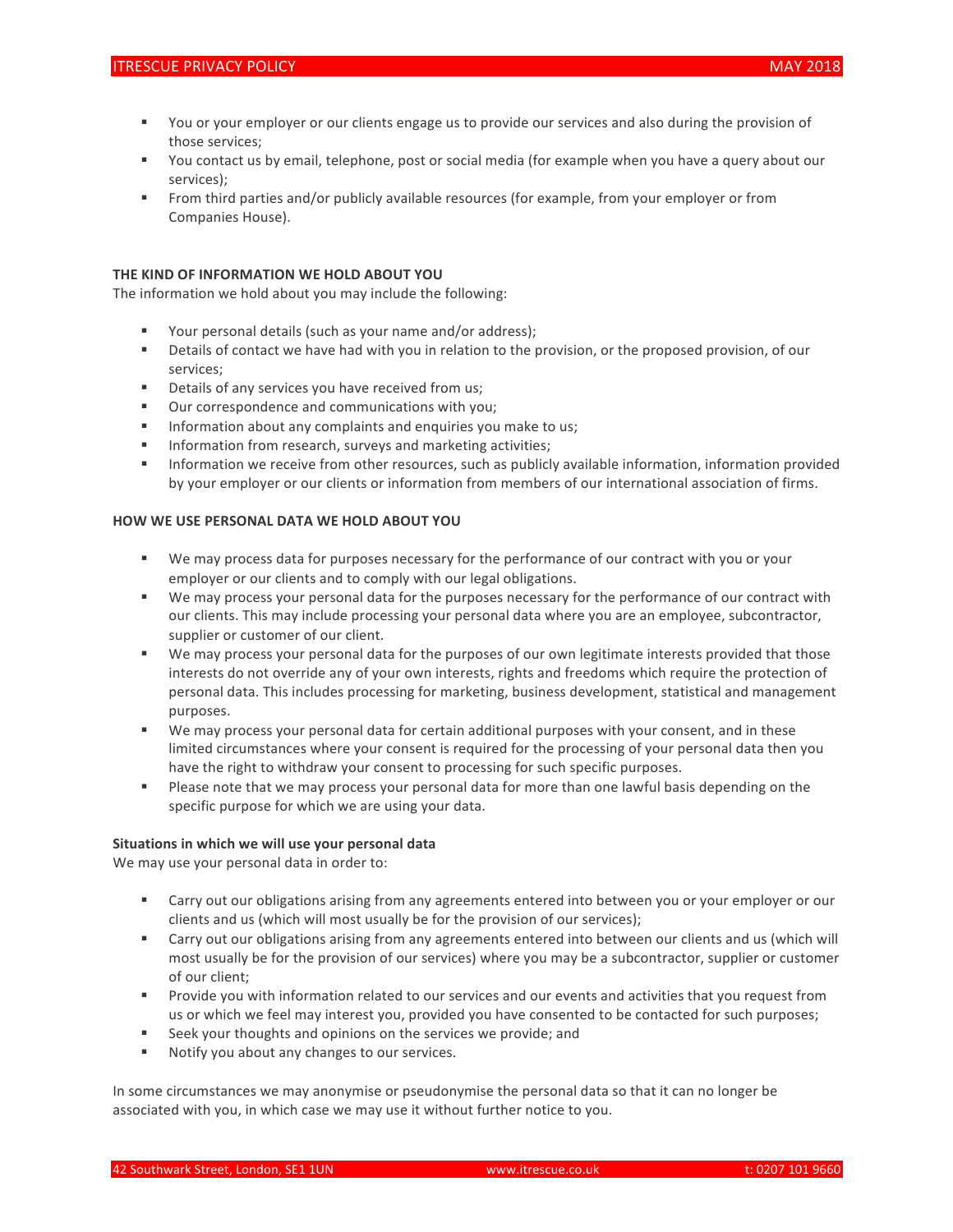If you refuse to provide us with certain information when requested, we may not be able to perform the contract we have entered into with you. Alternatively, we may be unable to comply with our legal or regulatory obligations. We may also process your personal data without your knowledge or consent, in accordance with this policy, where we are legally required or permitted to do so.

#### **Data Retention**

We will only retain your personal data for as long as is necessary to fulfill the purposes for which it is collected.

When assessing what retention period is appropriate for your personal data, we take into consideration:

- " The requirements of our business and the services provided;
- **EXECUTE:** Any statutory or legal obligations;
- $\blacksquare$  The purposes for which we originally collected the personal data;
- " The lawful grounds on which we based our processing;
- " The types of personal data we have collected;
- " The amount and categories of your personal data; and
- " Whether the purpose of the processing could reasonably be fulfilled by other means.

We retain Data as long as you remain our active client and as long as needed for providing the contracted support services. 

In the event you want to cancel support contract, you can request the deletion of All your Personally Identifiable Data, and we will perform it within 15 (fifteen) days.

If you do not request the deletion of the Data, we will erase it within 2 (two) months after the cancellation of the mutual agreement.

Access, rectification, deletion, and any other right If you are an individual and you want to execute any of the rights granted by the GDPR and other regulations, you need to contact our Data Controller directly. privacy@itrescue.co.uk

We do not manage or control our Customers' Data, we only setup, configure and support 3<sup>rd</sup> party software systems or platforms our clients choose to use as their IT System. On premises or hosted.

#### **Change of purpose**

Where we need to use your personal data for another reason, other than for the purpose for which we collected it, we will only use your personal data where that reason is compatible with the original purpose. Should it be necessary to use your personal data for a new purpose, we will notify you and communicate the legal basis which allows us to do so before starting any new processing.

# **Use of Cookies**

Please see our Cookie Policy. We may store some information on your computer in the form of a "cookie" or a similar file. We use cookies for making the use of our website easier for you, and to improve your experience while you use it (for example, measuring the website performance).

### **Data Sharing**

## Why might you share my personal data with third parties?

We will share your personal data with third parties where we are required by law, where it is necessary to administer the relationship between us or where we have another legitimate interest in doing so.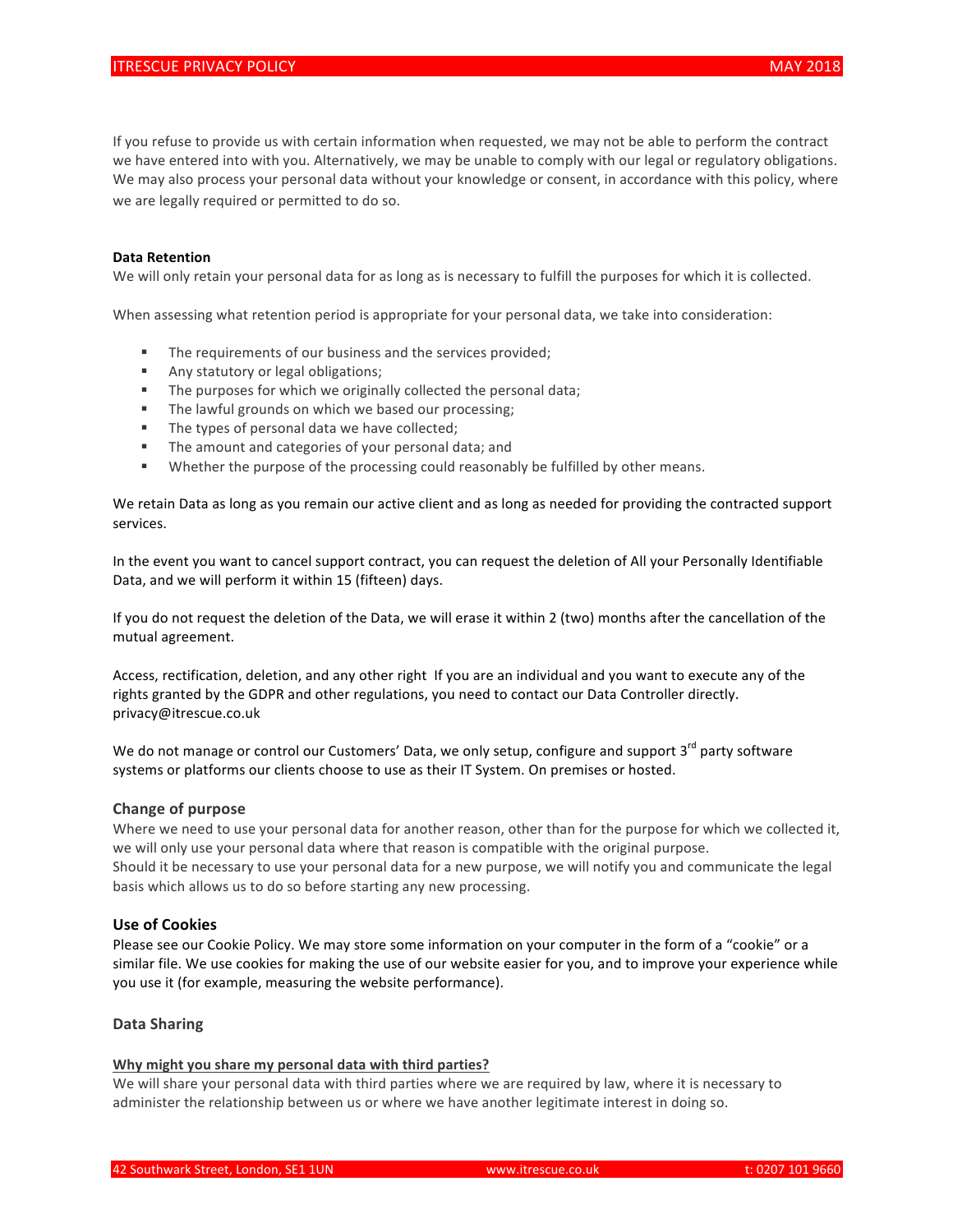# Which third-party service providers process my personal data?

"Third parties" includes the third-party service providers and other entities within our group or the members of our firm's international association.

The following activities are carried out by third-party service providers:

IT and cloud services, Professional advisory services, Marketing services.

All of our third-party service providers are required to take commercially reasonable and appropriate security measures to protect your personal data. We only permit our third-party service providers to process your personal data for specified purposes and in accordance with our instructions.

# **What about other third parties?**

We may share your personal data with other third parties, for example in the context of the possible sale or restructuring of the business. We may also need to share your personal data with a regulator or to otherwise comply with the law.

## **TRANSFERRING PERSONAL DATA OUTSIDE THE EUROPEAN ECONOMIC AREA (EEA)**

We may transfer the personal data we collect about you outside the EEA in order to perform our contract with you. This data will only be transferred with the express consent of you or your employer or our clients. There is an adequacy decision by the European Commission in relation to these countries therefore they will be deemed to provide an adequate level of protection for your personal information for the purpose of the Data Protection Legislation.

# **RIGHTS OF ACCESS, CORRECTION, ERASURE, AND RESTRICTION**

# Your duty to inform us of changes

It is important that the personal data we hold about you is accurate and current. Should your personal information change, please notify us of any changes of which we need to be made aware by contacting us, using the contact details below.

### Your rights in connection with personal data

Under certain circumstances, by law you have the right to:

- " Request access to your personal data. This enables you to receive details of the personal data we hold about you and to check that we are processing it lawfully.
- Request correction of the personal data that we hold about you.
- Request erasure of your personal data. This enables you to ask us to delete or remove personal data where there is no good reason for us continuing to process it. You also have the right to ask us to delete or remove your personal data where you have exercised your right to object to processing (see below).
- Object to processing of your personal data where we are relying on a legitimate interest (or those of a third party) and there is something about your particular situation which makes you want to object to processing on this basis. You also have the right to object where we are processing your personal information for direct marketing purposes.
- "Request the restriction of processing of your personal data. This enables you to ask us to suspend the processing of personal data about you, for example if you want us to establish its accuracy or the reason for processing it.
- " Request the transfer of your personal data to you or another data controller if the processing is based on consent, carried out by automated means and this is technically feasible.

If you want to exercise any of the above rights, please email our data protection point of contact: privacy@itrescue.co.uk if you do not hear back from us within 24hrs please call or write to us. You will not have to pay a fee to access your personal data (or to exercise any of the other rights).